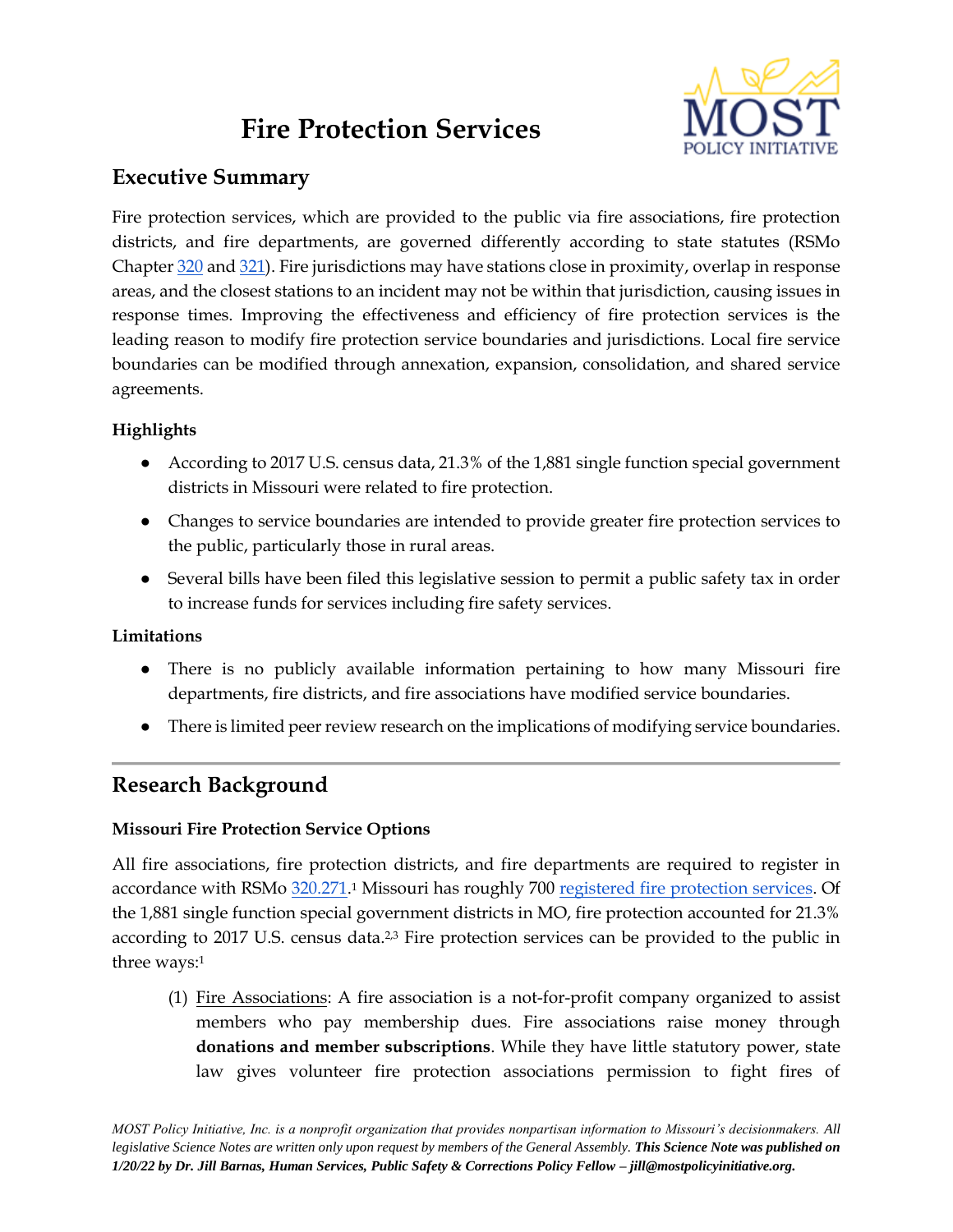nonmembers and subsequently bill them.<sup>4</sup> Fire associations raise money through donations, selective grants, and subscription memberships and do not receive tax or general revenue. Fire associations are monitored by an elected board of directors who are elected by the members who pay dues. Fire associations can be employed by paid (career firefighters) and/or unpaid (volunteer firefighters) personnel. Missouri Sunshine laws do not apply to fire associations.

- (2) Fire Protection District (FPD): A FPD is governed by a board that is elected by people. FPDs **raise funds from property taxes** from those residing in the district. FPDs operate as independent special services from local government and their activities and budget are overseen by the fire protection district itself, limiting the amount of oversight by local government and taxpayers. <sup>4</sup> FPDs function based on laws defined in RSMo Chapte[r 321](https://www.revisor.mo.gov/main/OneChapter.aspx?chapter=321) and Section [72.418](https://revisor.mo.gov/main/OneSection.aspx?bid=3582&hl=§ion=72.418) for fire protection districts annexed by cities. FPDs include a Fire Chief and can have paid (career firefighters) and/or unpaid (volunteer firefighters) personnel. Missouri Sunshine laws do apply to FPDs.
- (3) Fire Department (FD): FDs are a dependent subunit of a municipal government. FDs derive **funds from municipality's general revenue**, which is derived from fees, property, and sales taxes (see our previously published Science Note: [Missouri Tax](https://mostpolicyinitiative.org/science-note/missouri-tax-overview/)  [Overview\)](https://mostpolicyinitiative.org/science-note/missouri-tax-overview/). Additionally, FDs can obtain additional funds from donations, fundraisers, and grants applied for by the city on behalf of the FD. Unlike a FPD, a FD is publicly funded, has its budget and activities overseen by the local government, and subjected to Missouri Sunshine laws. FDs include a Fire Chief and can have paid (career firefighters) and/or unpaid (volunteer firefighters) personnel.<sup>4</sup>

### **Modifications to Service Boundaries**

Local fire service boundaries can be modified through annexation, expansion, consolidation, and shared service agreements.<sup>4</sup> Reasons for modifying service boundaries vary across municipalities and districts, though, the leading reason to modify fire protection service boundaries and jurisdictions is to improve the effectiveness and efficiency of fire protection services, particularly to those in rural areas.<sup>3,4</sup> Changes to service boundaries are not common occurrences and are generally a slow, complex petition process that require a majority vote from the public it would serve.<sup>4</sup>

- (1) Annexation: A city FD can annex into an unincorporated area and become the provider for fire protection services. If a City FD annexes an area that already has a fire district, the fire protection district continues to service their established district.<sup>4</sup>
- (2) Expansion: FPDs can expand into unincorporated or incorporated areas to include a city. Expansions involve the owners of that property or residents of an area petitioning the board to join the district. It must be a contiguous expansion, meaning it must share a current boundary line and not be separated by another district or association.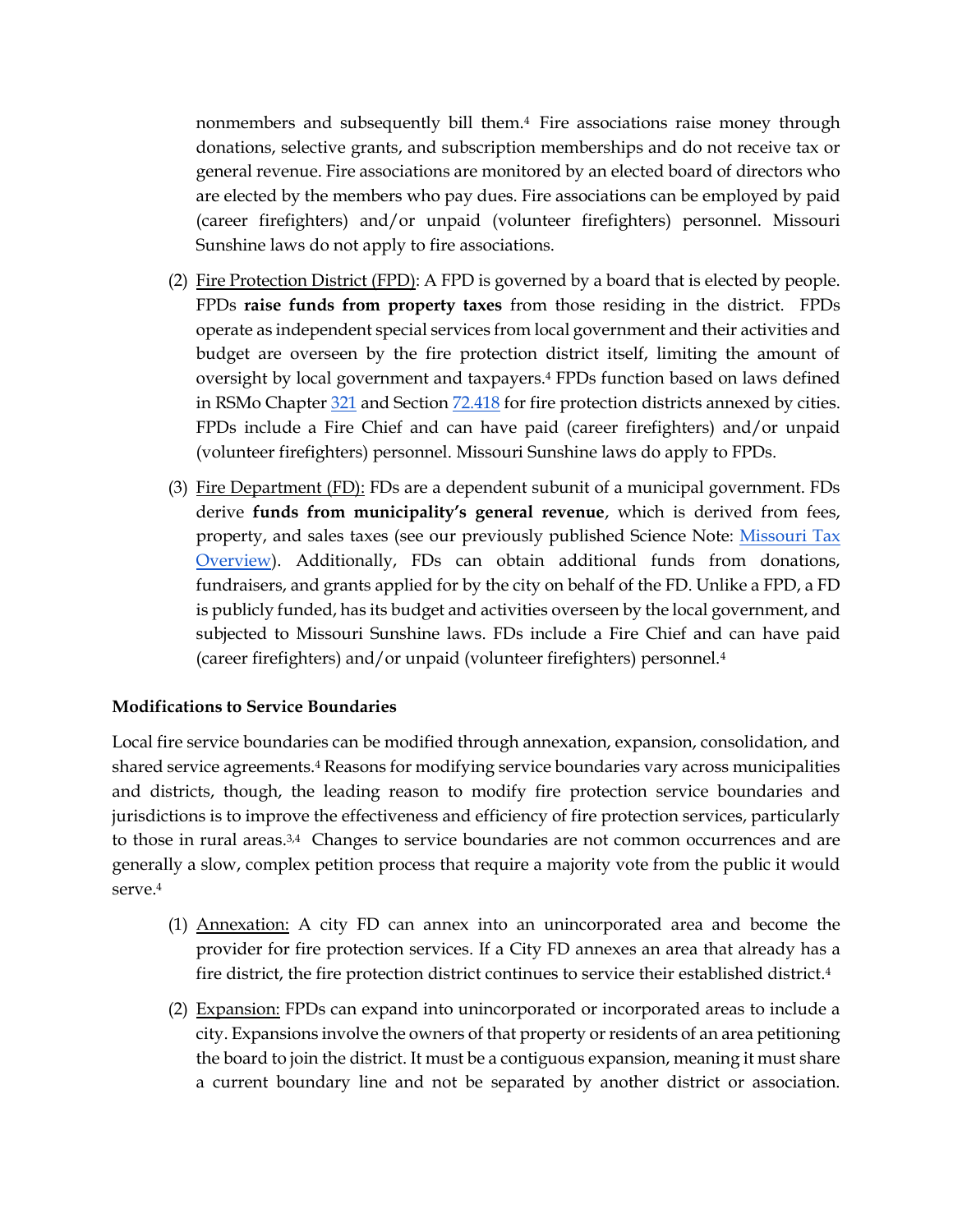Expansion can help reduce response times by permitting jurisdiction to a closer FPD compared to privately paying a fire association.<sup>4</sup>

- (3) Consolidation: Two or more FPDs merge and become one FPD with the intent to increase levels of service. In FPD consolidations, personnel are rehired and one FPD Chief presides.<sup>4</sup> Additionally, any prior indebtedness of a district will be paid by the residents of that district prior to consolidation.<sup>4</sup>
- (4) Shared Services Agreement**:** Two entities that have similar service capabilities create mutual aid agreements to serve both districts.<sup>4</sup> This includes training facilities, hazardous materials incidents, and personnel.<sup>4</sup>

## **State Legislation: Funding with Boundary Changes**

States vary in legislation regarding funding and pay structures when modifying fire protection boundaries. In general, there are many commonalities in state legislation regarding prior bond indebtedness of a fire protection district before annexation, where debts are paid out by those residing in that district prior to annexation.<sup>4</sup> While individual state laws may make the process complex, these decisions are usually voted on by residents and permit opportunities to partake in decisions surrounding their emergency services.<sup>3</sup>

In Missouri, fire departments and fire protection districts are governed under two different statutes when it comes to funding with boundary changes (RSMo  $321.322$  and  $72.418$ ). RSMo [321.322](https://www.revisor.mo.gov/main/OneSection.aspx?section=321.322&bid=36198&hl=) suggests that if an annexed area already has a fire district – dependent on county class – there is a transition period to account for financial impact. Annexed districts can receive a lump sum of the revenue the district would have generated over a 5-year period or can be paid in installments over a 5-year period. Additionally, filed in 2022, HB [1961](https://house.mo.gov/bill.aspx?bill=HB1961&year=2022&code=R) provides more discretion to FPD in certain areas to choose command structure with annexation and choose to be solely responsible for fires in their district.

RSMo [72.418](https://revisor.mo.gov/main/OneSection.aspx?bid=3582&hl=§ion=72.418) stipulates that city fire departments with boundary commissions (responsible for the review of proposals affecting the boundaries of incorporated and unincorporated areas, such as St. Louis County) pay fire protection districts what they would receive in property taxes each year *indefinitely*. In other words, taxes collected and distributed by the county collector go to the city FD, and are redistributed to the fire protection district at their district's tax rate.

There are numerous associated costs of running a FD and FPD including: insurance, payroll costs, pension, personnel costs, station utilities, fuel, office supplies, uniforms, safety gear, repairs and maintenance, tools and equipment, EMS supplies, and training. As previously stated, fire departments are funded primarily through general revenue collected by local governments (e.g., sales tax, property tax), in addition to fundraisers, donations, and grants.<sup>4</sup> Similarly, fire protection districts obtain funds primarily through property taxes from their district, and can also receive donations and grants.<sup>4</sup> Funding levels are associated with fire service efficacy; if there is not enough revenue to support training, personnel, equipment, and vehicle maintenance, the